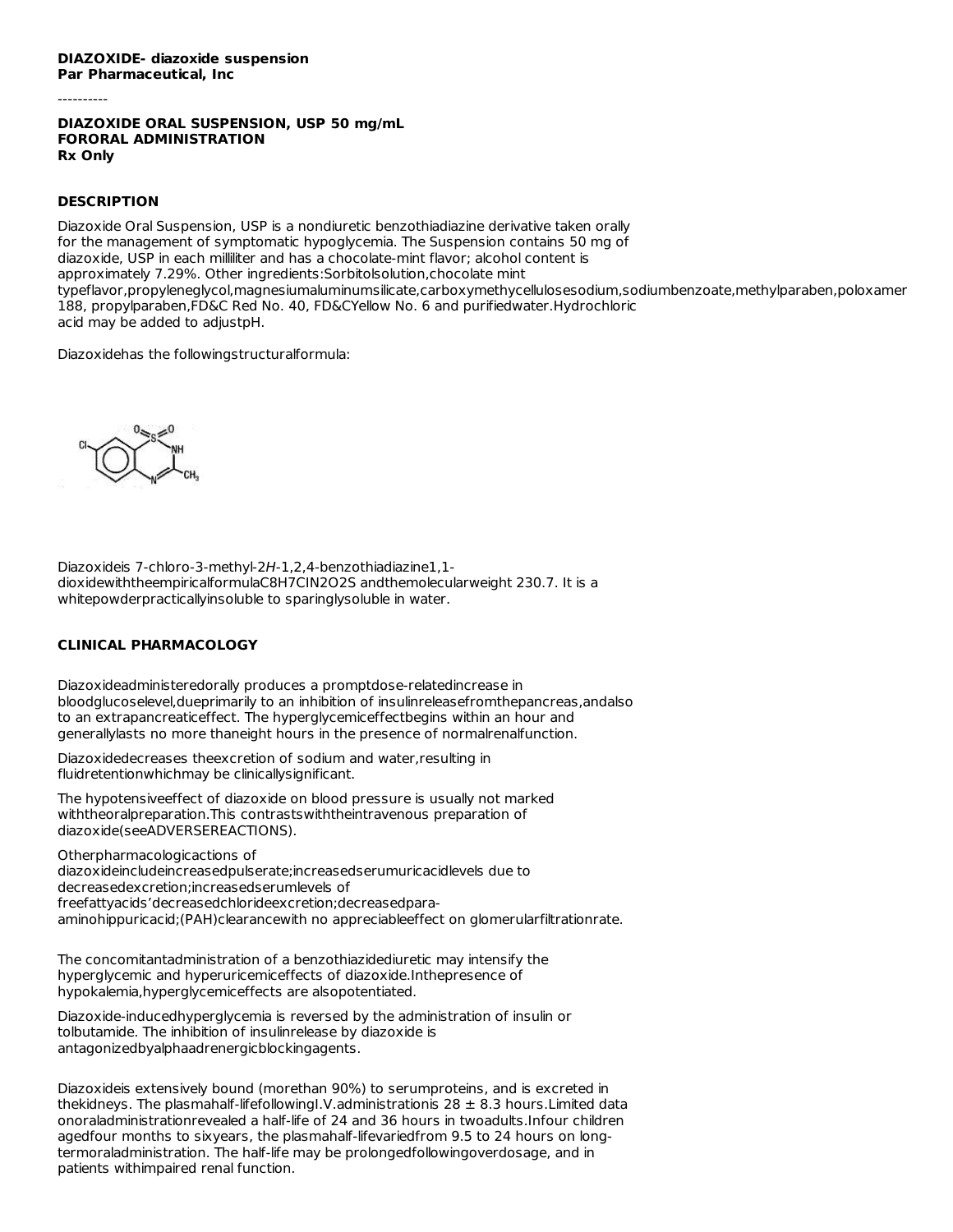#### **INDICATIONS & USAGE**

Diazoxide Oral Suspension, USP is useful in the management of hypoglycemia due to hyperinsulinism associated with the following conditions:

Adults:Inoperableisletcelladenoma or carcinoma, or extrapancreaticmalignancy.

Infants and Children: Leucine sensitivity, islet cell hyperplasia, nesidioblastosis, extrapancreatic malignancy, islet cell adenoma, or adenomatosis. Diazoxide Oral Suspension, USP may be used preoperatively as a temporary measure, and postoperatively, if hypoglycemia persists.

Diazoxide Oral Suspension, USP should be used only after a diagnosis of hypoglycemia due to one of the above conditions has been definitely established. When other specific medical therapy or surgical management either has been unsuccessful or is not feasible, treatment with Diazoxide Oral Suspension, USP should be considered.

#### **CONTRAINDICATIONS**

The use of Diazoxide Oral Suspension, USP for functional hypoglycemia is contraindicated. The drug should not be used in patients hypersensitive to diazoxide or to other thiazides unless the potential benefits outweigh the possible risks.

#### **WARNINGS**

The antidiureticproperty of diazoxidemay lead to significantfluidretention,which in patients withcompromisedcardiacreserve, may precipitatecongestive heart failure.Thefluidretentionwillrespond to conventionaltherapywithdiuretics.

Itshould be notedthatconcomitantlyadministeredthiazides maypotentiatethehyperglycemic and hyperuricemicactions of diazoxide(SeeDRUG INTERACTIONS and ANIMALPHARMACOLOGYAND/ORTOXICOLOGY).

Ketoacidosis and nonketotic hyperosmolar coma have been reported in patients treated with recommended doses of Diazoxide Oral Suspension, USP usually during intercurrent illness. Prompt recognition and treatment are essential(SeeOVERDOSAGE), and prolongedsurveillancefollowing the acuteepisode is necessarybecause of the long drug half-life of approximately 30 hours. The occurrence of theseserious events may be reduced bycarefuleducation of patients regarding the need formonitoring the urineforsugar and ketones and for prompt reporting of abnormal findings and unusualsymptoms to the physician.Transientcataracts occurred in associationwith hyperosmolarmain an infant, and subsidedoncorrection of the hyperosmolarity.Cataracts have been observed in severalanimals receiving daily doses of intravenous or oraldiazoxide.

The development of abnormal facial features in four children treated chronically (>4 years) with Diazoxide Oral Suspension, USP for hypoglycemia hyperinsulinism in the same clinic has been reported.

#### **Pulmonary Hypertension in Neonates and Infants**

Therehavebeenpostmarketingreports of pulmonaryhypertensionoccurring in infants and neonatestreatedwithdiazoxide.Thecases werereversibleupondiscontinuation of the drug.Monitorpatients,especiallythosewithriskfactors for pulmonary hypertension,forrespiratory distress and discontinuediazoxide if pulmonaryhypertension is suspected.

### **PRECAUTIONS**

#### **GENERAL PRECAUTIONS**

Treatment with Diazoxide Oral Suspension, USP should be initiated under close clinical supervision, with careful monitoring of blood glucose and clinical response until the patient's condition has stabilized. This usually requires several days. If not effective in two to three weeks, the drug should be discontinued.

Prolongedtreatmentrequires regularmonitoring of the urineforsugar and ketones,especially under stressconditions,withpromptreporting of any abnormalities to the physician.Additionally, blood sugarlevels should be monitoredperiodicallyby the physician to determinetheneedfordoseadjustment.

The effects of diazoxideon the hematopoieticsystem and the level of serumuricacidshould be kept in mind;thelattershould be consideredparticularly in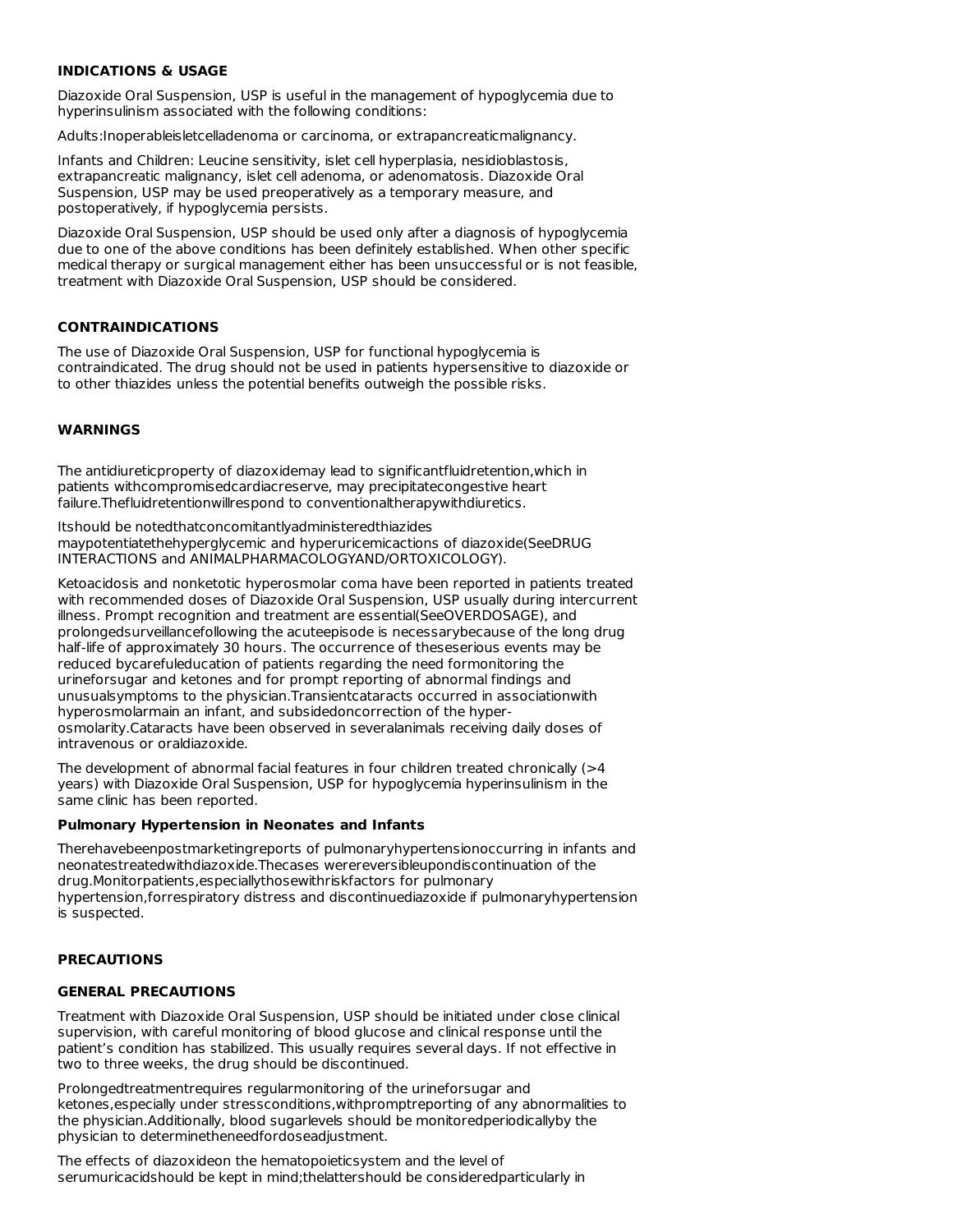patients withhyperuricemia or a historyofgout.

Insomepatients,higherbloodlevels havebeenobservedwith the oralsuspensionthanwith the capsuleformulation of diazoxide.Dosageshould be adjusted as necessary in individualpatients if changedfrom one formulation to the other.

Sincetheplasmahalf-lifeof diazoxide is prolonged in patients withimpairedrenalfunction, a reduceddosageshouldbe considered.Serumelectrolytelevels shouldalso be evaluatedforsuch patients.

The antihypertensive effect of other drugs may be enhanced by Diazoxide Oral Suspension, USP and this should be kept in mind when administering it concomitantly with antihypertensive agents. Because of the protein binding, administration of Diazoxide Oral Suspension, USP with coumarin or its derivatives may require reduction in the dosage of the anticoagulant, although there has been no reportedevidence of excessiveanticoagulanteffect.In addition, diazoxidemay possibly displacebilirubinfromalbumin;this should be kept in mindparticularlywhentreatingnewborns withincreasedbilirubinemia.

Pulmonaryhypertension has been reportedinneonates and younginfants treatedwithdiazoxide.(seeWARNINGS)

# **INFORMATION FOR PATIENTS**

During treatment with Diazoxide Oral Suspension, USP the patient should be advised to consult regularly with the physician and to cooperate in the periodic monitoring of his condition by laboratory tests. In addition, the patient should be advised:

- to takethe drug on a regularschedule as prescribed, not to skipdoses, not to takeextradoses;
- not to use this drug withothermedications unless this is done withthephysician's advice;
- not to allow anyoneelseto take this medication;
- to follow dietaryinstructions;
- to reportpromptly any adverseeffects(i.e.,increased urinary frequency,increasedthirst,fruitybreath odor);
- to reportpregnancy or to discuss plans forpregnancy.

# **LABORATORY TESTS**

The followingprocedures may be especiallyimportant in patientmonitoring (not necessarilyinclusive); blood glucosedeterminations (recommendedatperiodicintervals inpatients takingdiazoxideorallyfortreatment of hypoglycemia,untilstabilized);bloodureanitrogen(BUN)determinations and creatinineclearancedeterminations;hematocritdeterminations;platelet count

determinations;total and

differentialleukocytecounts;serumaspartateaminotransferase(AST)leveldeterminations;serumuricacidleveldeterminations; and urinetestingforglucose and ketones (in patients

beingtreatedwithdiazoxideforhypoglycemia,semiquantitativeestimation of sugar and ketones in serumperformed by the patientandreported to the physicianprovides frequentandrelativelyinexpensivemonitoring of the condition).

# **DRUG INTERACTIONS**

Sincediazoxideis highly bound to serumproteins,it may displaceothersubstances whicharealso bound to protein,such as bilirubin or coumarin and its derivatives,resulting in higher blood levels of thesesubstances.Concomitantadministration of oraldiazoxideanddiphenylhydantoinmayresult in a loss of seizurecontrol.Thesepotentialinteractions must be consideredwhenadministeringDiazoxideCapsules or Suspension.

The concomitantadministration of thiazides or othercommonlyuseddiuretics may potentiate the hyperglycemic and hyperuricemiceffects of diazoxide.

# **DRUG & OR LABORATORY TEST INTERACTIONS**

The hyperglycemic and hyperuricemic effects of diazoxide preclude proper assessment of these metabolic states.Increased renin secretion,IgG concentrations and decreased cortisolsecretions have alsobeennoted.Diazoxide inhibits glucagonstimulated insulin release and causes a false-negative insulinresponse to glucagon.

## **CARCINOGENESIS & MUTAGENESIS & IMPAIRMENT OF FERTILITY**

Nolong-termanimaldosing study has been done to evaluatethecarcinogenicpotential of diazoxide.Nolaboratory study of mutagenicpotential or animalstudyofeffects on fertility has been done.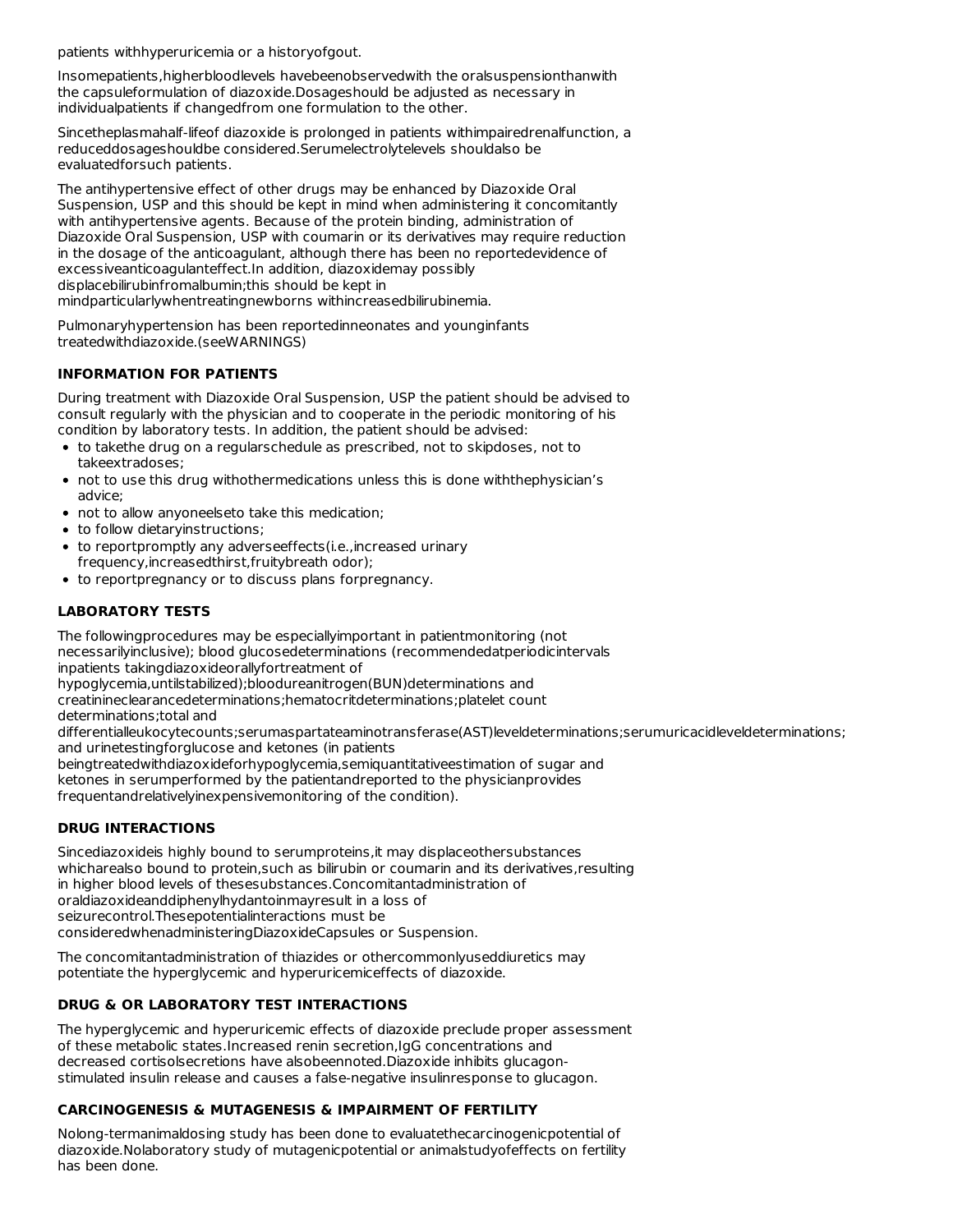### **PREGNANCY**

PregnancyCategory C:

Reproductionstudies using the oral preparation in rats haverevealedincreasedfetalresorptions anddelayedparturition, as well as fetalskeletalanomalies;evidence of skeletal and cardiacteratogeniceffects in rabbits has been noted withintravenous administration.The drug has alsobeendemonstrated to cross the placentalbarrier in animals and to causedegeneration of the fetalpancreaticbetacells (SeeANIMALPHARMACOLOGYAND/ORTOXICOLOGY).Sincethere are no adequate data on fetal effects of this drug when given to pregnant women, safety in pregnancy has not been established. When the use of Diazoxide oral suspension, USP is considered, the indications should be limited to those specified above for adults (See INDICATIONS AND USAGE), and the potential benefits to the mother must be weighed against possible harmful effects to the fetus. Non-teratogeniceffects:

Diazoxidecrosses the placentalbarrier and appears in cord blood.Whengiven to the motherprior to deliveryof the infant,the drug may produce fetal or neonatalhyperbilirubinemia,thrombocytopenia,alteredcarbohydratemetabolism, and possibly other sideeffects thathaveoccurred in adults.

Alopeciaand hypertrichosis lanuginosahaveoccurred in infants whosemothers received oral diazoxide during the last19 to 60 daysofpregnancy.

## **LABOR & DELIVERY**

Since intravenous administration

of the drug during labormay cause cessation of uterine contractions, and administration of oxytocic agents may be required to reinstate labor, caution is advised in administering Diazoxide oral suspension, USP at that time.

### **NURSING MOTHERS**

Information is not available concerning the passage of diazoxide in breast milk.Because many drugs are excreted in human milk and because of the potentialforadverse reactions from diazoxide in nursing infants, a decision should be made whethertodiscontinue nursing or to discontinue the drug, taking into account the importance of the drug to the mother.

#### **PEDIATRIC USE**

(See INDICATIONS AND USAGE).

#### **ADVERSE REACTIONS**

Frequent and Serious:

Sodium and fluidretention is mostcommon in younginfants and in adults and may precipitatecongestiveheartfailure in patients withcompromisedcardiacreserve.Itusuallyresponds to diuretictherapy (See DRUG INTERACTIONS).

Infrequent but Serious:

Diabeticketoacidosis and hyperosmolarnonketoticcomamaydevelopveryrapidly.Conventionaltherapywithinsulin and restoration of fluid and electrolytebalance is usuallyeffective if instituted promptly. Prolonged surveillance is essential in view of the long half-life of Diazoxide oral suspension, USP (SeeOVERDOSAGE).

Other frequentadversereactions:

Hirsutism of the lanugotype,mainly on the forehead, back and limbs,occursmostcommonly in childrenandwomen and may be cosmeticallyunacceptable.Itsubsides on discontinuation of the drug.

Hyperglycemiaor glycosuriamay require reductionindosage in order to avoidprogression to ketoacidosis or hyperosmolarcoma.

Gastrointestinalintolerancemay include anorexia,nausea,vomiting,abdominalpain,ileus,diarrhea,transientloss of taste.

Tachycardia,palpitations,increasedlevels of serum uric acid are common.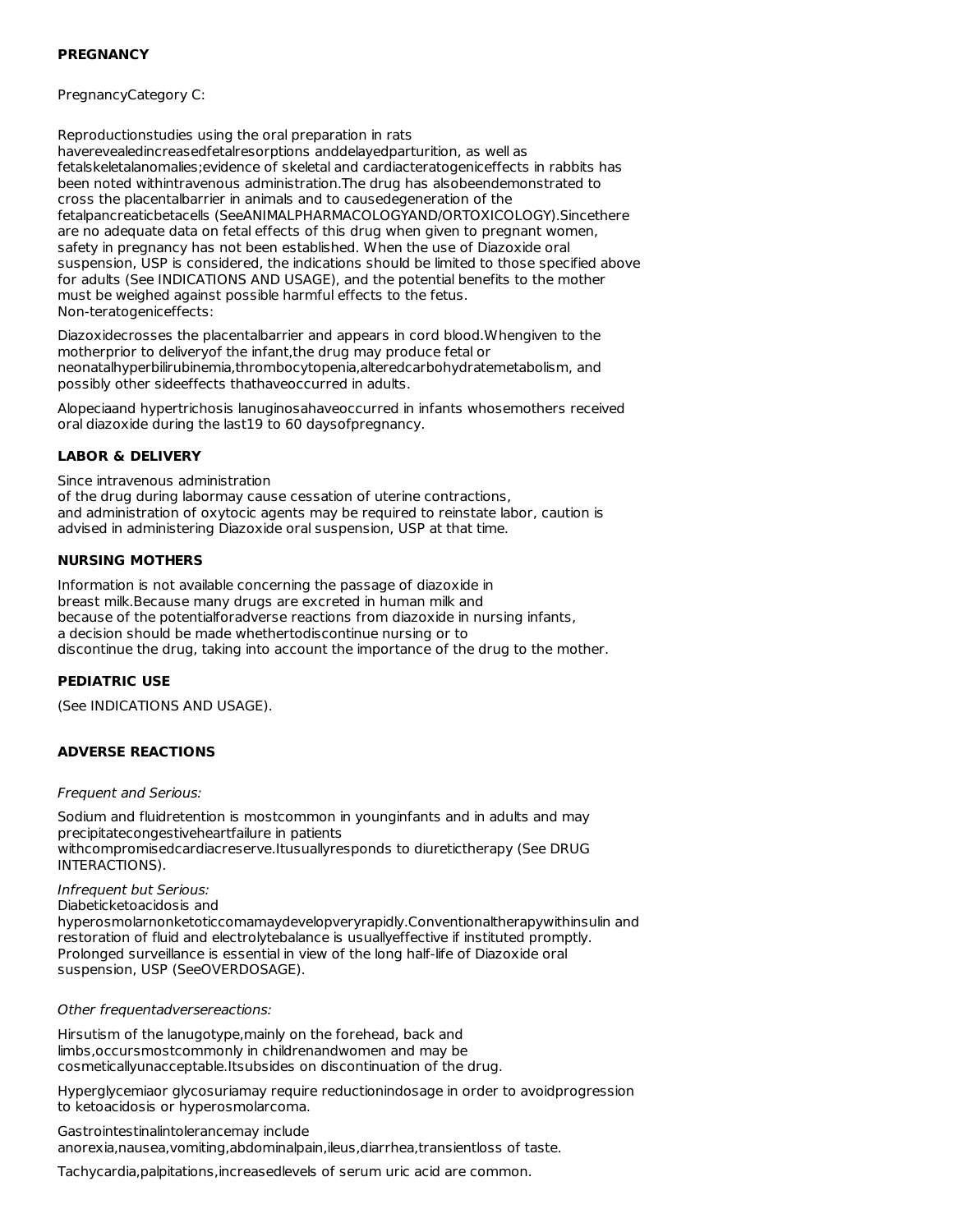Thrombocytopeniawithorwithoutpurpura may require discontinuation of the drug.Neutropenia is transient, is notassociatedwithincreasedsusceptibility to infection, and ordinarily does not requirediscontinuation of the drug.Skinrash,headache,weakness, and malaise may also occur.

Other adversereactions whichhavebeenobservedare:

Cardiovascular:hypotensionoccurs occasionally, which may be augmentedbythiazidediureticsgivenconcurrently. A fewcases of transienthypertension,forwhich no explanation is apparent,have been noted.Chestpainhas been reportedrarely. Pulmonary hypertension has been reported in neonates and younginfants (seeWARNINGS).

Hematologic:eosinophilia;decreasedhemoglobin /

hematocrit;excessivebleeding,decreasedIgG.

Hepato-

renal:increasedAST,alkalinephosphatase;azotemia,decreasedcreatinineclearance,reversiblenephroticsyndrome,decreasedurinary output,

hematuria,albuminuria.Neurologic:anxiety,dizziness,insomnia,polyneuritis,paresthesia,pruritus,extrapyramidalsigns.

Ophthalmologic:transientcataracts,subconjunctivalhemorrhage, ring scotoma, blurredvision, diplopia, lacrimation. Skeletal, integumentary; monilialdermatitis, herpes, advance in boneage; loss of scalp hair. Systemic: fever, lymphadenopathy. Other; goutacutepancreatitis/pancreaticnecrosis,galactorrhea,enlargement of lump in breast.

## **OVERDOSAGE**

An overdosage of Diazoxide oral suspension, USP causes marked hyperglycemia which may be associated with ketoacidosis. It will respond to prompt insulin administration and restoration of fluid and electrolyte balance. Because of the drug's long half-life (approximately 30 hours), the symptoms of overdosage require prolonged surveillance for periods up to seven days until the blood sugar level stabilizes within the normalrange.Oneinvestigatorreportedsuccessfulloweringofdiazoxidebloodlevels by peritonealdialysis in one patient and by hemodialysis in another.

## **DOSAGE & ADMINISTRATION**

Patients should be under close clinical observation when treatment with Diazoxide oral suspension, USP isinitiated. The clinical response and blood glucose level should be carefully monitored until the patient's condition has stabilized satisfactory; in most instances, this may be accomplished in several days. If administration of Diazoxide oral suspension, USP is not effective after two or three weeks, the drug should be discontinued.

The dosage of Diazoxide oral suspension, USP must be individualized based on the severity of the hypoglycemicconditionand the bloodglucoselevel and clinicalresponse of thepatient.Thedosageshould be adjusteduntilthedesiredclinical and laboratoryeffects are producedwiththeleastamount of the drug.Specialcareshould be taken to assureaccuracyofdosage in infants and young children.

#### **Adults and children:**

The usualdailydosage is 3 to 8 mg/kg,divided into two or threeequaldoses every 8 or 12 hours.Incertaininstances,patientswithrefractoryhypoglycemia may require higherdosages.Ordinarily, an appropriatestartingdosage is 3 mg/kg/day, divided intothreeequaldoses every 8 hours. Thus an average adult wouldreceive a startingdosage of approximately 200 mg daily.

Infants and newborns: The usualdailydosage is 8 to 15 mg/kgdivided into two or threeequaldoses every 8 to 12 hours.Anappropriatestartingdosage is 10 mg/kg/day, divided into threeequaldosesevery 8 hours.

## **ANIMAL PHARMACOLOGY & OR TOXICOLOGY**

Oraldiazoxide in themouse, rat, rabbit,dog,pig, and monkey produces a rapid and transientrise in blood glucoselevels.Indogs,increasedbloodglucose is accompanied by increasedfreefattyacids,lactate, and pyruvate in theserum.Inmice, a markeddecrease in liverglycogen and an increase in the bloodureanitrogenlevel occur.

In acute toxicitystudies theLD $_{50}$ for oral diazoxidesuspension is >5000mg/kg in the rat,>522mg/kg in the neonatalrat,between 1900 and 2572 mg/kg in the mouse,and219mg/kg in the guineapig.Although the oralLD $_{\rm 50}$ was not determined in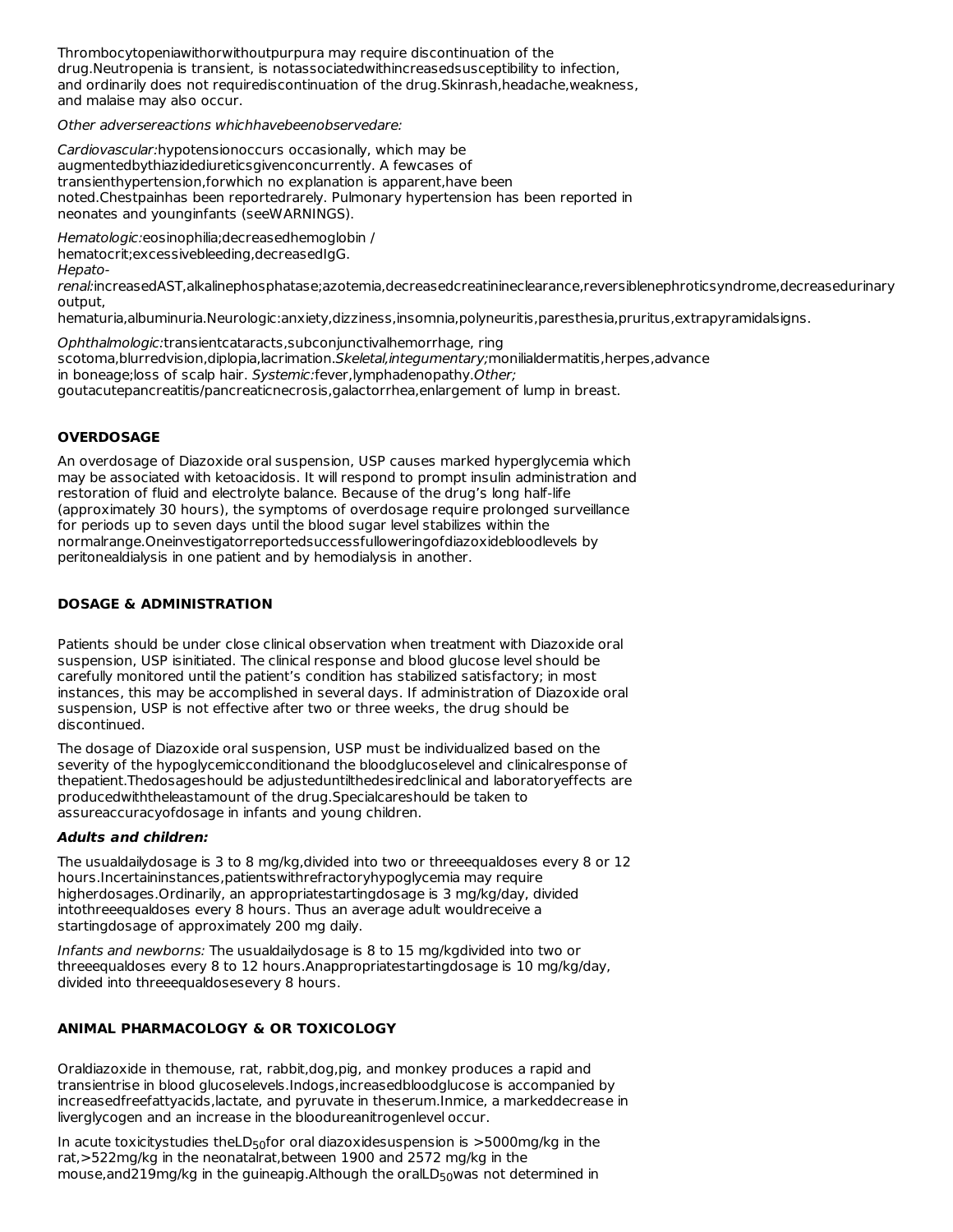thedog, a dosage of up to 500 mg/kgwas welltolerated.

Insubacuteoraltoxicity studies, diazoxide at 400 mg/kg in the rat producedgrowthretardation,edema,increases in liverand kidney weights, and adrenalhypertrophy. Daily dosages up to 1080 mg/kgfor three months producedhyperglycemia, an increase in liverweightand an increase in mortality.Indogsgiven oral diazoxide at approximately 40 mg/kg/dayfor one month, no biologicallysignificantgross or microscopicabnormalities wereobserved.Cataracts,attributed to markedlydisturbedcarbohydratemetabolism,have been observed in a few dogsgivenrepeateddailydoses of oral or intravenous diazoxide. The lenticularchanges resembledthosewhichoccurexperimentally in animalswithincreasedbloodglucoselevels.Inchronictoxicitystudies, rats given a dailydose of 200 mg/kgdiazoxidefor 52 weeks had a decrease in weightgain and an increase in heart, liver,adrenalandthyroidweights.Mortalityindrug-treated and controlgroups was not different.Dogs treated withdiazoxide at dosages of 50, l00, and 200 mg/kg/dayfor 82 weeks had higher blood glucoselevels than controls.Mild bone marrow stimulation and increasedpancreasweights wereevident in thedrugtreateddogs;severaldevelopedinguinalhernias, one had a testicularseminoma,andanotherhad a mass nearthepenis.Twofemales hadinguinalmammaryswellings. The etiologyofthesechanges was not established.Therewas no difference in mortalitybetweendrug-treated and controlgroups.In a secondchronicoraltoxicitystudy,dogsgiven milled diazoxide at 50, l00, and 200mg/kg/day had anorexia and severweightloss,causing death in a few.Hematologic,biochemical, and histologicexamination did not indicate any cause of death otherthaninanition.Afteroneyear of treatment,there is no evidence of herniation or tissueswelling in any of the dogs.

Whendiazoxidewas administered at highdosages concomitantlywitheitherchlorothiazide to rats or trichlormethiazide to dogs,increasedtoxicitywas observed.Inrats, the combinationwasnephrotoxic;epithelialhyperplasiawas observed in the collectingtubules.Indogs, a diabetic syndromewas produced whichresulted in ketosis anddeath.Neither of thedrugsgiven alone produced theseeffects.

Although the data are inconclusive,reproduction and teratologystudies in severalspecies of animalsindicatethatdiazoxide,whenadministered during thecriticalperiod of embryoformation, may

interferewithnormalfetaldevelopment,possiblythroughalteredglucosemetabolism.Parturitionwas occasionally prolonged in animals treatedatterm.Intravenous administration of diazoxide to pregnantsheep,goats, and swineproduced in the fetus an appreciableincrease in blood glucoselevel and degeneration of the betacells of the Islets of Langerhans. The reversibility of these effects was not studied.

## **HOW SUPPLIED**

Diazoxide Oral Suspension, USP 50 mg/mL, a white to light brown colored, chocolate mint flavored suspension; bottle of 30 mL (NDC 0254-1010-19), with dropper calibrated to deliver 10, 20, 30, 40 and 50 mg diazoxide, USP.

Shake well before each use. Protect from light. Store in carton until contents areused.Storeinlightresistantcontaineras defined in theUSP.Store Diazoxide Oral Suspension, USP at 25°C (77°F), excursions permitted to 15°-30°C (59- 86°F). [See USP Controlled Room Temperature].

#### **Rx only**

Manufactured by:

Novitium Pharma LI C

70 Lake Drive, East Windsor New Jersey 08520

Distributed by:

Par Pharmaceutical

Chestnut Ridge, NY 10977

**Issued:** 06/2020

OS1010-01-16-02

#### **PACKAGE LABEL.PRINCIPAL DISPLAY PANEL**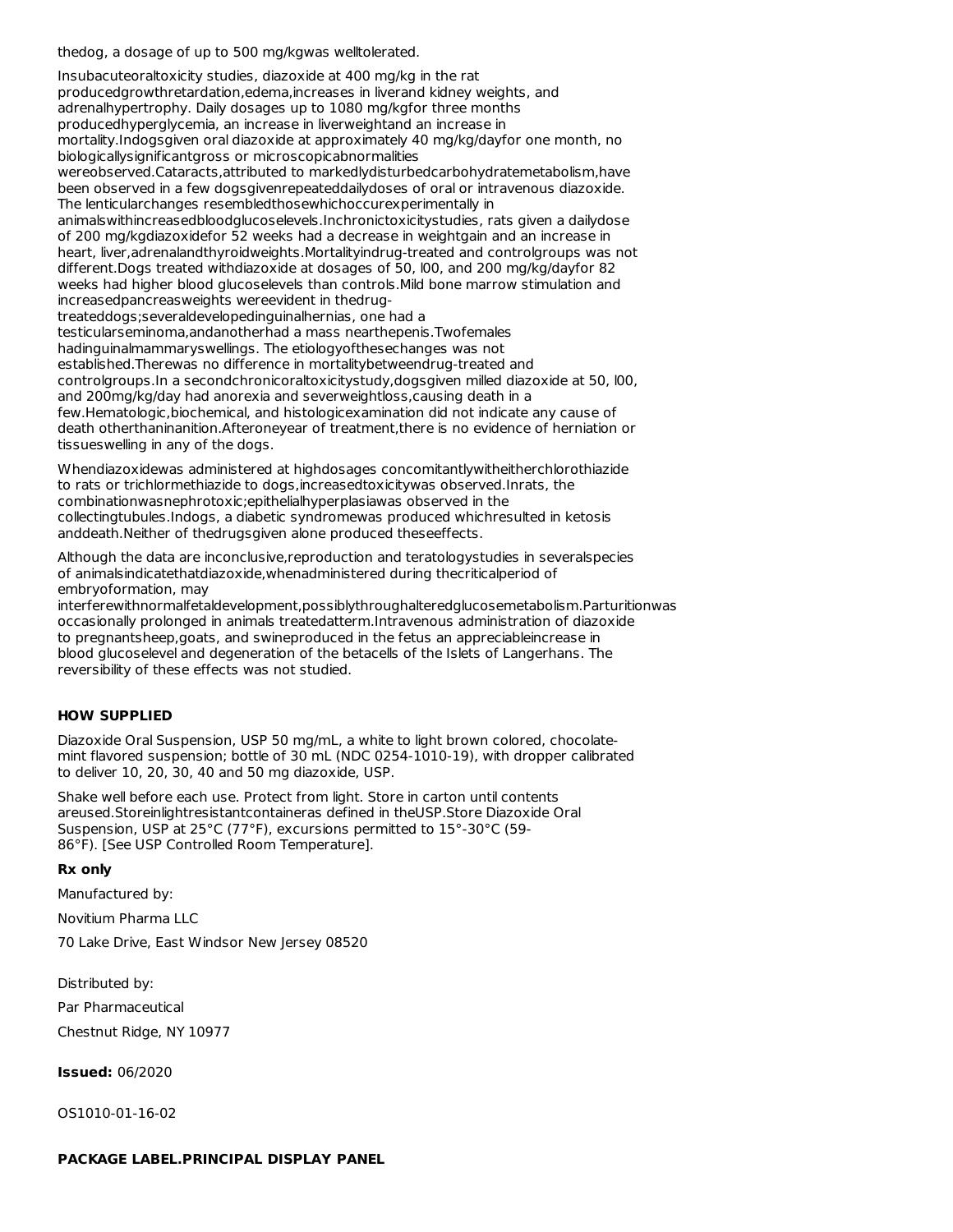### **Carton Label for Diazoxide Oral Suspension, USP**



## **Container label for Diazoxide Oral Suspension, USP**



| HUMAN PRESCRIPTION DRUG<br><b>Item Code (Source)</b> | NDC:0254-1010                          |  |  |  |  |  |
|------------------------------------------------------|----------------------------------------|--|--|--|--|--|
|                                                      |                                        |  |  |  |  |  |
|                                                      |                                        |  |  |  |  |  |
|                                                      |                                        |  |  |  |  |  |
|                                                      |                                        |  |  |  |  |  |
|                                                      | <b>Active Ingredient/Active Moiety</b> |  |  |  |  |  |